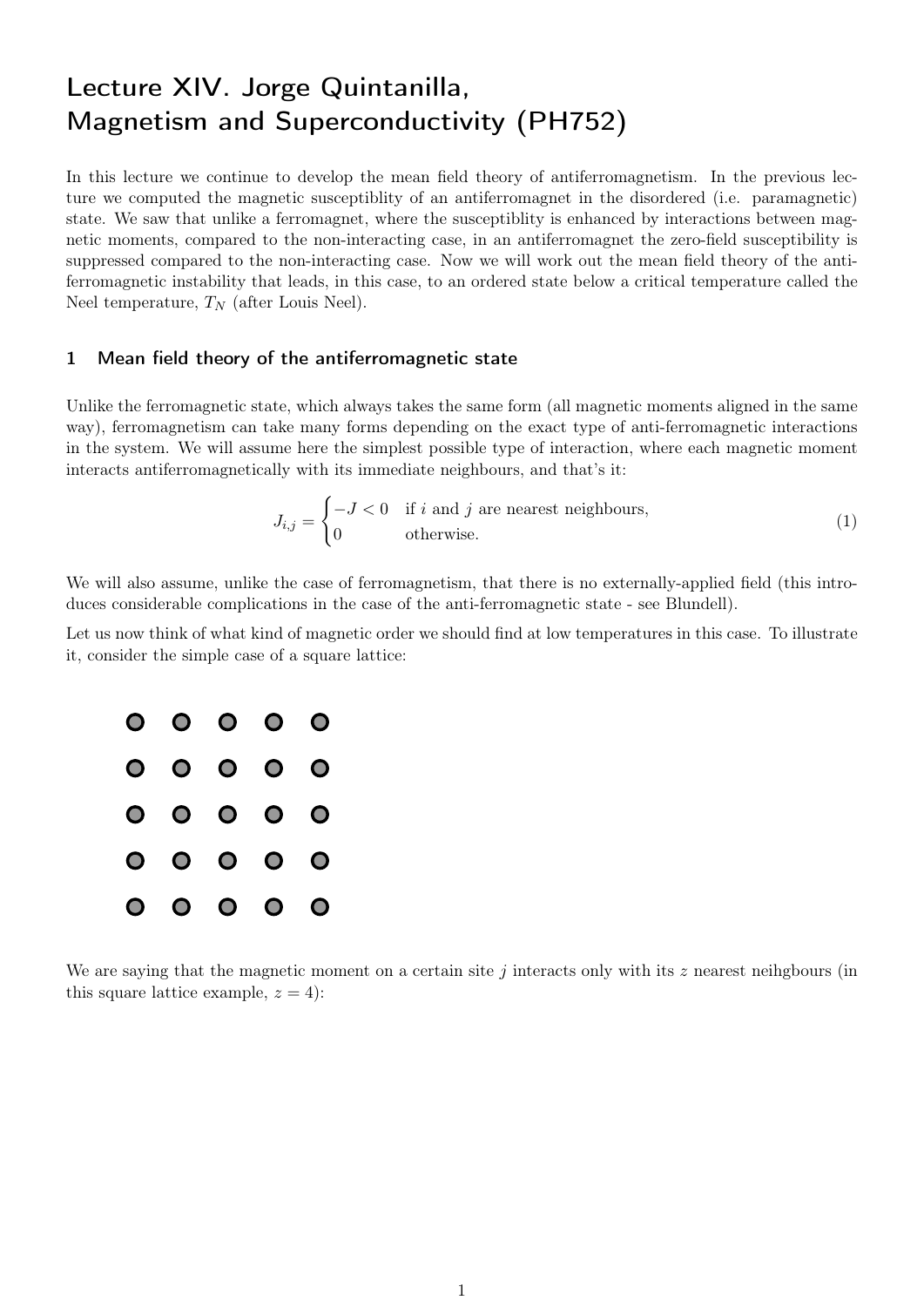

Since the exchange constant  $-J$  is always negative, it will tend to align the four neighbouring magnetic moments in the opposite direction to that adopted by the  $j^{\underline{th}}$  one:



This is the reason why the susceptibility is suppressed (see the last lecture): since each magnetic moment wants to point against the direction chosen by the surrounding ones, there is a penalty, coming from interactions, for aligning all the magnetic moments in the same direction.

What kind of magnetic order can such interaction lead to? It is easy to guess if we forget now about the magnetic moment that we coloured in red and think of the four moments coloured in blue. Each of them has four neighbours (including the red magnetic moment) and each of those neighbours will tend to be antialigned to the corresponding blue spin - i.e. they will tend to adopt the same orientation as the original red spin:



Clearly as this propagates through the lattice we end up with two square sublattices, one made up of "red" magnetic moments and another one composed of "blue" ones: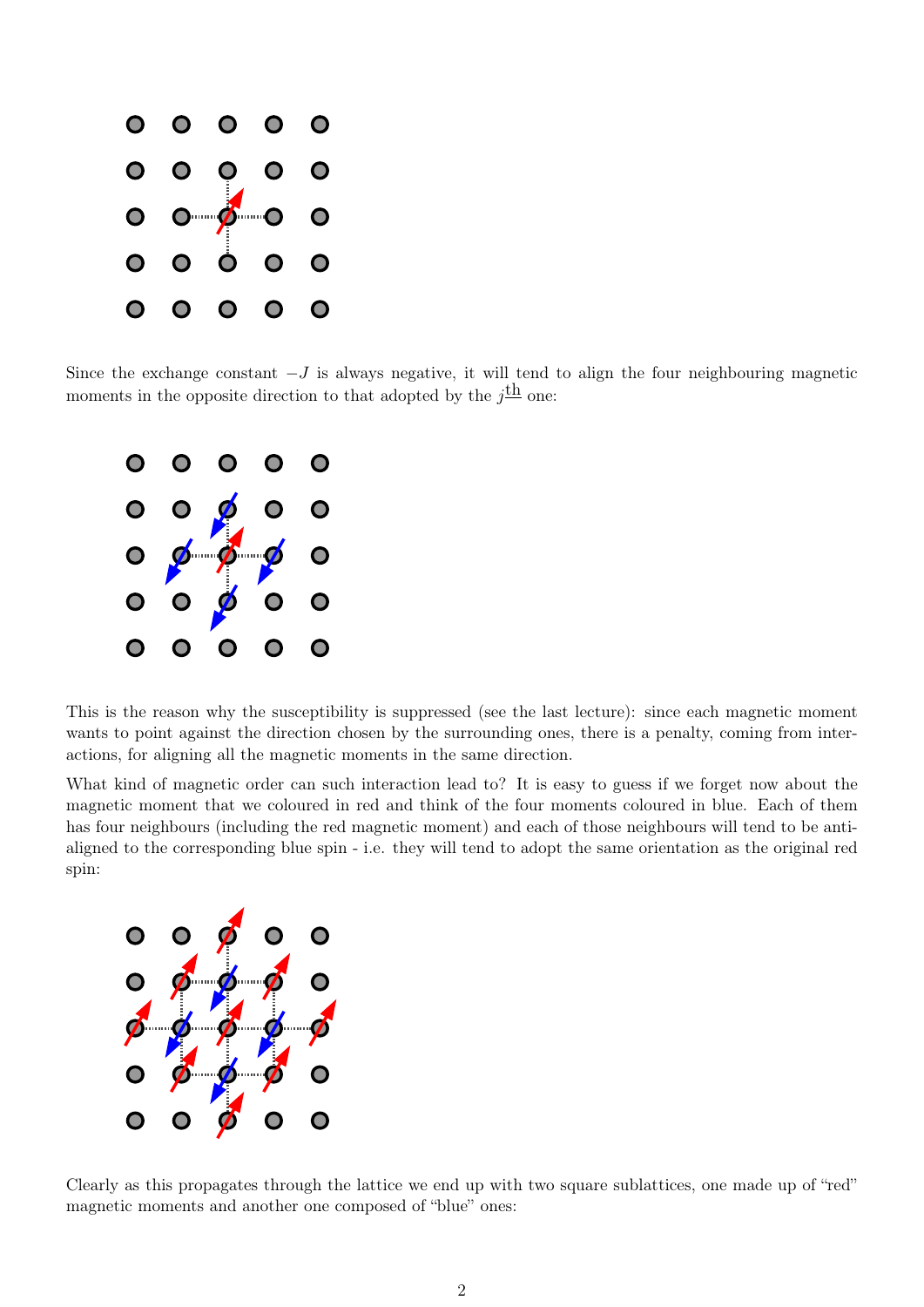

We will call the two sublattices the "A" sublattice and the "B" sublattice. This suggests that we look for solutions of the form

$$
\langle \mu_{z,j} \rangle = \begin{cases} \mu_A & \text{if } j \text{ is in the "A" sublattice;} \\ \mu_B = -\mu_A & \text{if } j \text{ is in the "B" sublattice;} \end{cases}
$$
 (2)

to the mean-field self-consistency equations

$$
\mathbf{B}_{eff,j} \approx \sum_{i \neq j} \frac{J_{i,j}}{g_J^2 \mu_B^2} \langle \mu_i \rangle + \mathbf{B}
$$

(Lect. XI, Eq. 9)

$$
\langle \mu_{j,z} \rangle = \mu_z^{\text{sat}} \mathcal{B}_{j_{\text{tot}}} \left( \frac{\mu_z^{\text{sat}} B_{\text{eff},j}}{k_B T} \right)
$$

(Lect. XI, Eq. 12)

Substituting the above type of solution, with the interaction given by Eq. (1), above, and applied magnetic induction  $\mathbf{B} = 0$ , the first of the above self-consistency equations reduces to<sup>12</sup>

$$
\begin{aligned}\n\left\{\n\begin{array}{c}\nB_{eff,A} \\
B_{eff,B}\n\end{array}\n\right\} &= \sum_{\langle i,j \rangle} \frac{-J}{g_J^2 \mu_B^2} \times \left\{\n\begin{array}{c}\n\mu_B \\
\mu_A\n\end{array}\n\right\} = \pm \sum_{\langle i,j \rangle} \frac{J}{g_J^2 \mu_B^2} \times \left\{\n\begin{array}{c}\n\mu_A \\
\mu_A\n\end{array}\n\right\}\n\end{aligned} \tag{3}
$$

$$
\Rightarrow B_{eff,B} = -B_{eff,A} \text{ and } B_{eff,A} = \lambda \mu_A, \qquad (4)
$$

where

$$
\lambda \equiv \sum_{\langle i,j \rangle} \frac{J}{g_J^2 \mu_B^2}.
$$
\n(5)

The second self-consistency equation in turn becomes

$$
\begin{pmatrix} \mu_A \\ \mu_B \end{pmatrix} = \begin{Bmatrix} \mu_A \\ -\mu_A \end{Bmatrix} = \mu_z^{\text{sat}} \mathcal{B}_{j_{\text{tot}}} \left( \frac{\mu_z^{\text{sat}}}{k_B T} \times \begin{Bmatrix} B_{eff,A} \\ -B_{eff,B} \end{Bmatrix} \right)
$$
 (6)

$$
= \mu_z^{\text{sat}} \mathcal{B}_{j_{\text{tot}}} \left( \pm \frac{\mu_z^{\text{sat}}}{k_B T} \times B_{eff} \right) \tag{7}
$$

$$
= \pm \mu_z^{\text{sat}} \mathcal{B}_{j_{\text{tot}}} \left( \frac{\mu_z^{\text{sat}}}{k_B T} \times B_{eff} \right)
$$
 (8)

<sup>&</sup>lt;sup>12</sup> We introduce the notation  $\sum_{\langle i,j \rangle} \ldots$  meaning sum over all values of i and j subject to the constraint that the i<sup>th</sup> and j<sup>th</sup> ions are nearest neighbours.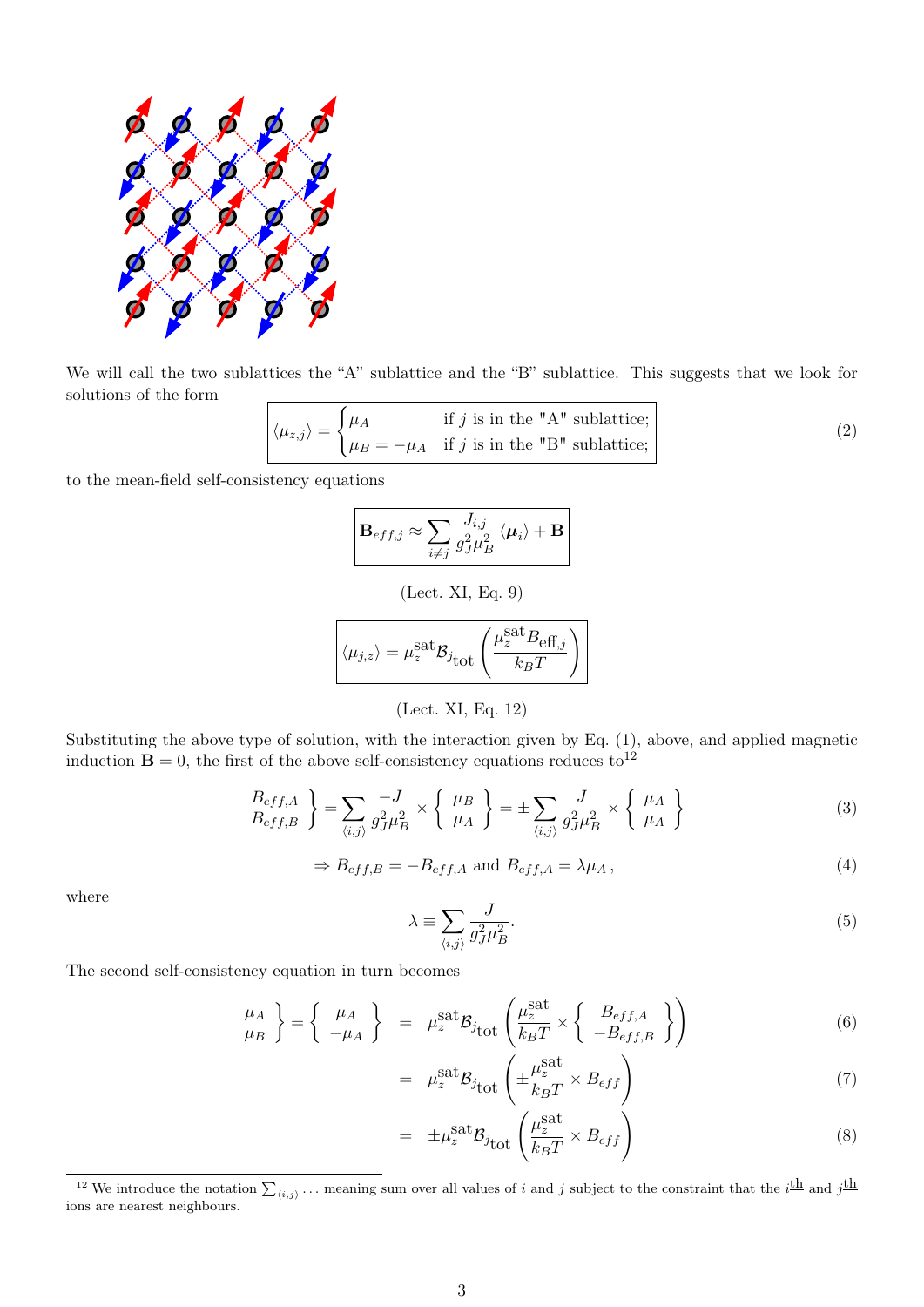i.e.

$$
\frac{\mu_A}{\mu_z^{\text{sat}}} = \mathcal{B}_{j_{\text{tot}}} \left( \frac{\mu_z^{\text{sat}}}{k_B T} B_{eff} \right) . \tag{9}
$$

Definining, as before,

$$
y \equiv \frac{\mu_z^{\text{sat}} B_{eff}}{k_B T} \tag{10}
$$

Let. XII, Eq. 
$$
11
$$
)

we have

$$
\frac{\mu_A}{\mu_z^{\text{sat}}} = \tilde{T}y \text{ with } \tilde{T} = \frac{k_B}{\lambda \left(\mu_z^{\text{sat}}\right)^2} \tag{11}
$$

and 
$$
\frac{\mu_A}{\mu_z^{\text{sat}}} = \mathcal{B}_{j_{\text{tot}}}(y)
$$
 (12)

These self-consistency equations are entirely analogous to the ones we obtained for the ferromagnetic state in Lecture XII, with the magnetic moment in the A sublattice playing the role of the uniform magnetic moment. We solve the equation graphically in the same



way as before

and find the same temperature-dependence of the magnetic moment in the A sublattice that we found back then for the uniform magnetic moment:



The critical temperature at which the magnetic moment becomes finite,  $T_N$ , is obtained in the same way as the Curie temperature [this is left as an exercise] and is given by

$$
k_B T_N = \frac{1}{3} \lambda \mu^2 = -\frac{2}{3} J z j_{\text{tot}} \left( j_{\text{tot}} + 1 \right),\tag{13}
$$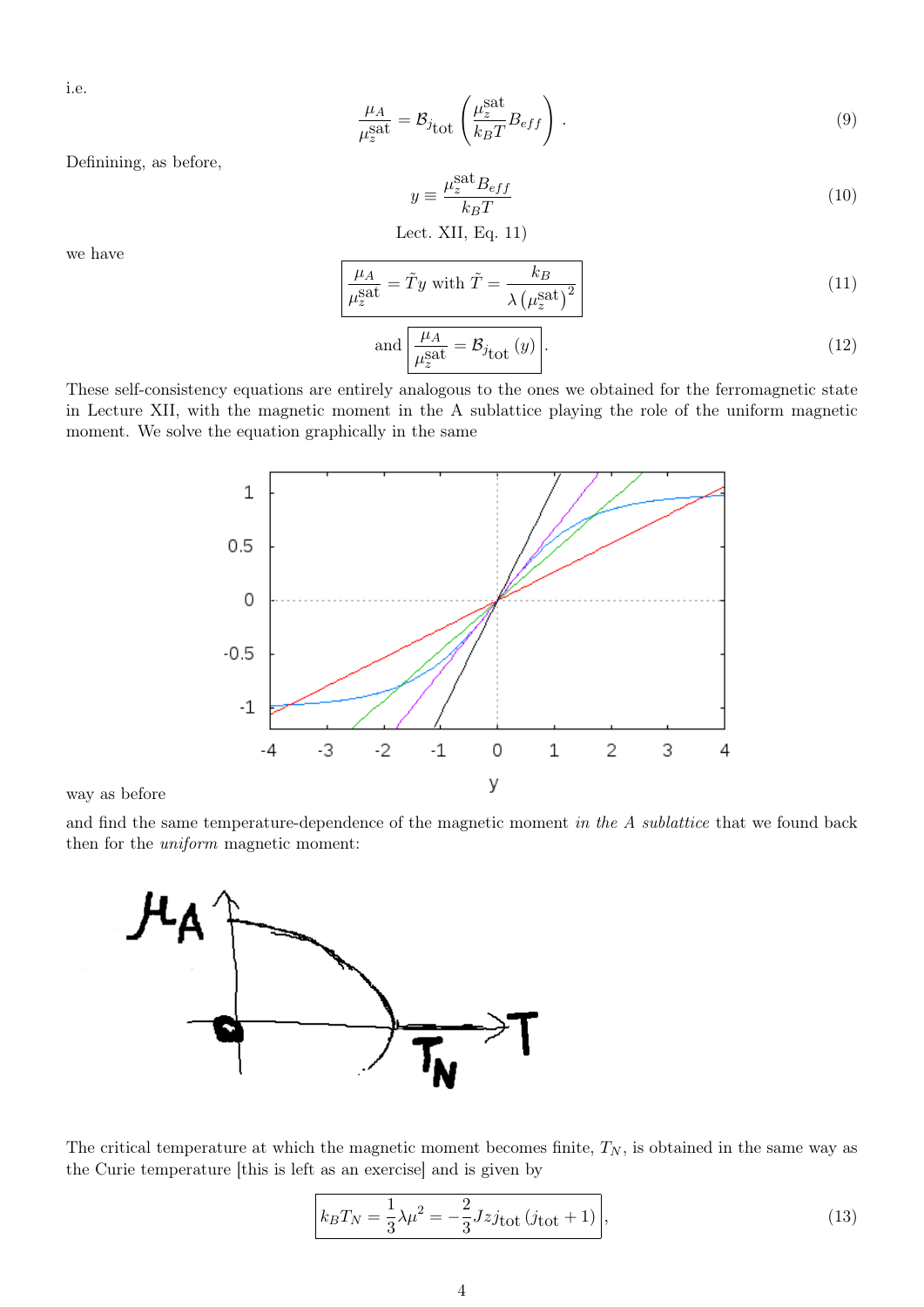where as usual  $\mu = \sqrt{\langle \hat{\mu}^2\rangle} = g_J |\mu_B| \sqrt{j_{\rm tot} (j_{\rm tot} + 1)}$  is the r.m.s. expectation value of the magnetic moment strength and z is the number of nearest nieghbours ( $z = 4$  is the square lattice example).

Note, however, that unlike ferromagnetism the magnetization in the antiferromagnetic state is

$$
M = \rho \frac{\mu_A + \mu_B}{2} = 0 \tag{14}
$$

in the anti-ferromagnetic state. The staggered magnetization,

$$
M_{\text{staggered}} \equiv \rho \frac{\mu_A - \mu_B}{2},\tag{15}
$$

on the other hand does become finite as we go through  $T_N$  and can be taken as the order parameter of the antiferromagnetic instability. It is the susceptibility to develop such staggered magnetization that diverges as the system undergoes the antiferromagnetic instability at  $T_N$  (rather than the magnetic susceptibility which, as we saw in the preivous lecture, never diverges for an antiferromagnet).

## 2 Broken symmetry

The different nature of ferromagnetism and antiferromagnetism can be better appreciated in terms of the concept of **broken symmetry**.<sup>13</sup>

Let us go back to the general Heisenberg Hamiltonian,

$$
\mathcal{H} = -\sum_{j} \sum_{i \neq j} \frac{J_{i,j}}{g_{J}^{2} \mu_{B}^{2}} \boldsymbol{\mu}_{i} \cdot \boldsymbol{\mu}_{j} - \sum_{j} \boldsymbol{\mu}_{j} \cdot \mathbf{B}.
$$
  
(Let. XI, Eq. 5)

In the absence of an externally-applied magnetic induction  $(B=0)$  the above Hamiltonian becomes

$$
\mathcal{H} = -\sum_{j} \sum_{i \neq j} \frac{J_{i,j}}{g_{J}^{2} \mu_{B}^{2}} \mu_{i} \cdot \mu_{j}, \qquad (16)
$$

which is symmetric under the reversal of all the magnetic moments in the system. That is to say that under the operation

$$
\mu_j \to -\mu_j \text{ for all } j \tag{17}
$$

the Hamiltonian stays exactly the same. This is because the dot product

$$
\boldsymbol{\mu}_i \cdot \boldsymbol{\mu}_j \tag{18}
$$

does not change when I reverse both  $\mu_i$  and  $\mu_j$ .

Such symmetry under the inversion of all the magnetic moments can also de regarded as a symmetry under time reversal, since in order to flip a magnetic moment all we need to do is reverse the currents giving rise to it, which could be achieved by turning time backwards so as to reverse the trajectories of all the charges:14



<sup>&</sup>lt;sup>13</sup> The wonder and deep implications of broken symmetry are beautifully brought forth in Nobel laureate Phil W. Anderson's classic essay "More is different", Science 177, 393-396 (1972).

<sup>&</sup>lt;sup>14</sup> Of course, spin does not emerge from circulating currents in any trivial way, but nevertheless it behaves in the same way as orbital angular momentum under time reversal.